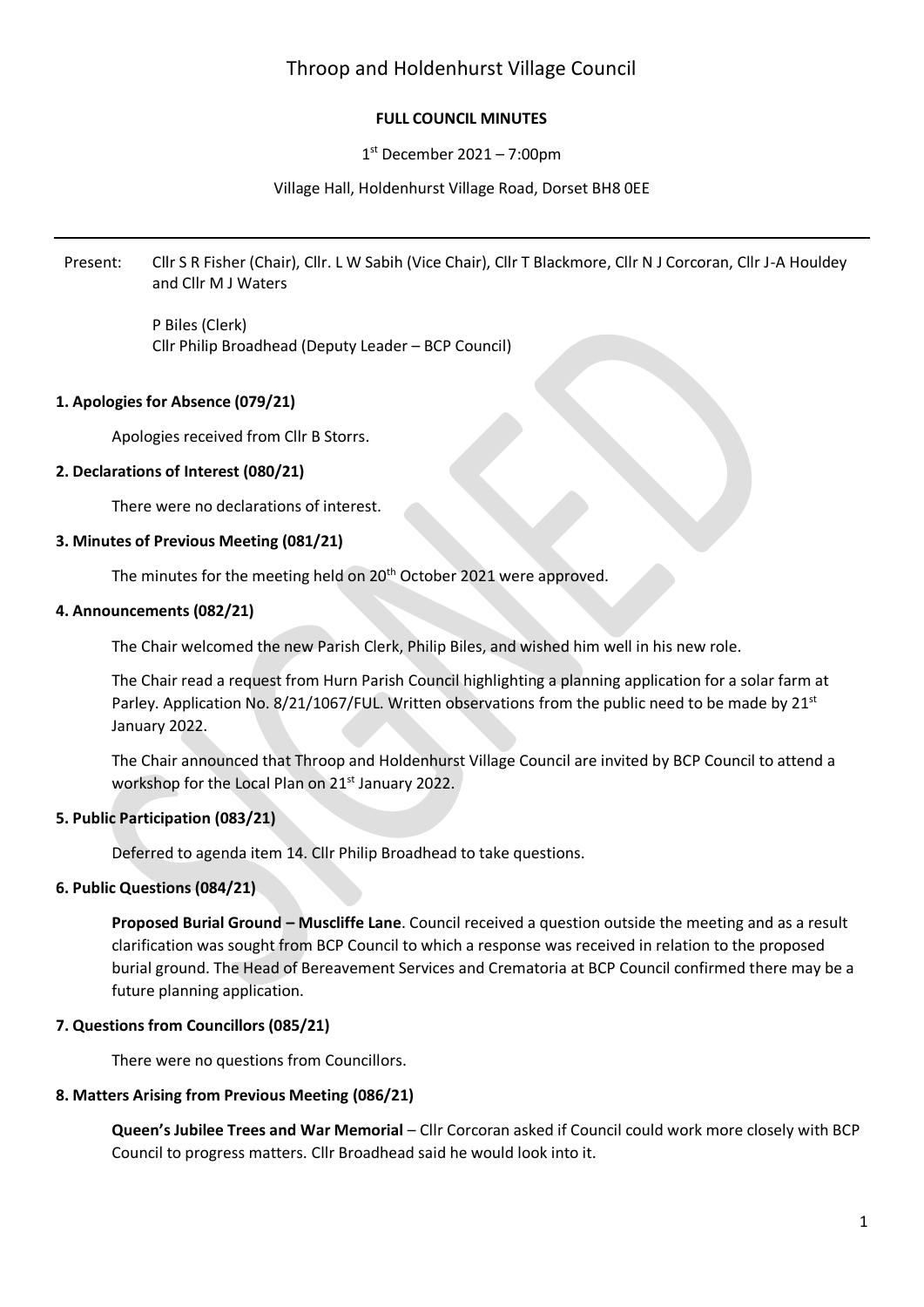# Throop and Holdenhurst Village Council

**5G / Fibre Broadband** – Cllr Blackmore has been in touch with BCP Council on the issue of receiving 5G and Fibre City services to the parish. BCP understand local concerns and will provide further updates. Cllr Broadhead said, of the Parish's concerns, he would 'feed into the smart city team as well'.

## **9. Update on Events and Interest to the Parish (087/21)**

A The Local Area Forum meeting at BSG on 28th October 2021

• Cllrs Houldey, Corcoran, and Fisher attended the Forum. Julian McLoughlin (transport director BCP council) updated the forum on the city transport initiative and the progress of the cycling superhighway.

• Cllr Borthwick (BCP and ward councillor) was asked about the suitable alternative natural green space (SANG) and why he had voted in favour of it when there were hundreds of objection comments on the planning application from his ward constituents.

• Cllr Fisher, Chair of THVC updated the Forum on the activities of the new village council and took questions from the meeting.

## B The Stour Valley Master Plan

The chair provided a short overview of the Stour Valley Plan. Funding for this project -nearly £1M -has been sourced from Heritage Lottery Funds via the Parks Foundation. The chair had hoped that an open workshop day for locals to discuss the local proposals would have been confirmed by the meeting but was still awaiting confirmation. (Subsequently confirmed a 29th January in Holdenhurst Village Hall)

## C Neighbourhood watch

Holdenhurst's neighbourhood watch co-ordinator provided a brief update on the success of the launch and low level of incidents so far

## **10. Public Consultation, BCP Rights of Way Improvement Plan Response (088/21)**

**Approved:** The Clerk is to write to BCP with a response from council to the consultation and to include reference to the lack of traffic calming measures.

#### **11. BCP Climate Emergency Policies – Local Plan – COP26 THVC Response (089/21)**

Item deferred

## **12. Parish administrative and record keeping arrangements (090/21)**

Approved: Clerk asked to procure laptop, printer, and associated items to a value of £600.00.

## **13. Parish Website – Develop community engagement to promote local events and activities – submissions to be made to the Clerk (091/21)**

**Approved:** Clubs and event content to be submitted to the Clerk to be promoted as local community engagement.

## **14. Cllr. P Broadhead, Deputy Leader of the Council and portfolio Holder for Development, Growth and Regeneration to present BCP current thinking and strategy and answer questions (092/21)**